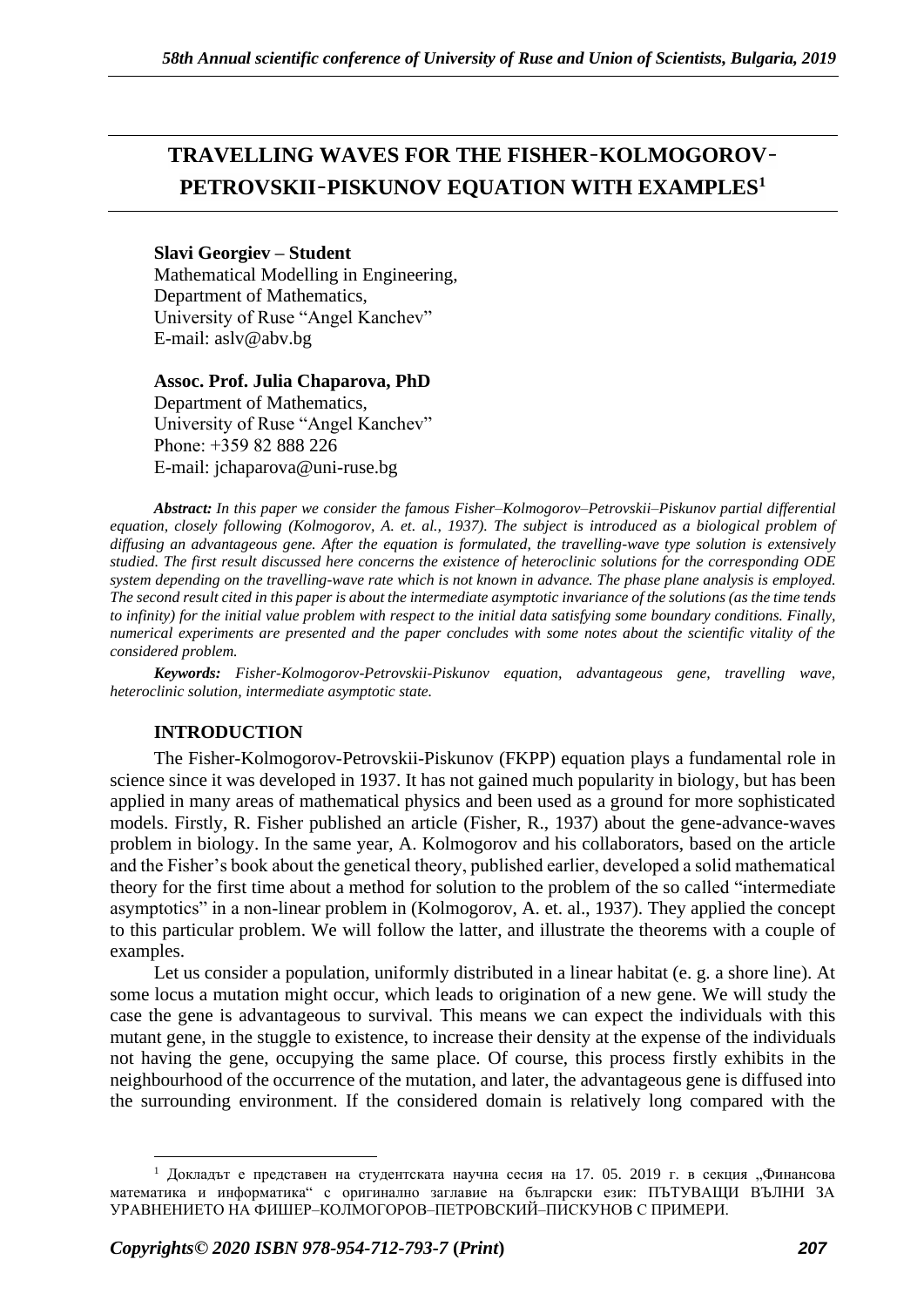distance the offsprings travel from their parents, a wave of increase in the gene density occurs (Fisher, R., 1937).

More rigorously, let at some time  $t$  the dominant gene  $A$  is distributed over the area with density  $v(x, t)$ . Furthermore, the species with the gene A (belonging to the genotypes AA and Aa) have an advantage in survival over the species not possessing this gene (belonging to the genotype  $aa$ ). To put it in a more precise way, the ratio of the probability that an individual with the gene  $\overline{A}$ survives to the corresponding probability for an individual without the gene is

$$
1+\alpha:1,
$$

where  $0 < \alpha \ll 1$ .

Let us now consider the case when some area has already been populated by species with the gene A with concentration  $\nu$  close to 1. If  $\nu$  changes smoothly (in the sense  $\nu$  is a smooth function w. r. t.  $x$  and  $t$ ), it is natural to assume that there exists an intermediate concentration region along the boundary of the area, where the concentration is between 0 and 1. In view of positive selection, the area occupied by the gene  $A$  expands, i. e. its boundary moves towards places that have not been yet occupied by the gene  $A$ , and the intermediate concentration region always remains. Our first problem is to find the *rate of advance of the gene A*, in other words, the rate of which the boundary of the area occupied by A moves alongs the normal to this boundary. This rate is denoted by  $\lambda$ . The next problem is to find a functional dependence of the gene propagation and its density for every spatial point  $x$  and every time  $t$ .

### **FORMULATION OF THE PROBLEM**

Let v be the density of the mutant gene A, and  $w = 1 - v$  that of its only alternative allelomorph. Let  $\alpha$  be the intensity of selection in favour of the mutant gene, supposed independent of  $\nu$ . If we suppose that the rate of duffusion per generation across any boundary may be expressed as

$$
-k\frac{\partial v}{\partial x}
$$

at that boundary, then  $\nu$  satisfies the partial differential equation

$$
\frac{\partial v}{\partial t} = k \frac{\partial^2 v}{\partial x^2} + \alpha v (1 - v),\tag{1}
$$

where  $t$  stands for time in generations (Fisher, R., 1937).

The coefficient  $k > 0$  is the coefficient of diffusion analogous to that used in physics. The use of this analogy is justified when the distances of dispersion in a single generation are small compared with the length of the wave. We will consider the simple case when  $k$  is constant.

The equation (1) can be interpreted in the following way. If we neglect the diffusion term, this means there are no movement of the offspring from their parents, we arrive at a logistic equation or Verhulst model:

$$
\frac{\partial v}{\partial t} = \alpha v (1 - v).
$$

The above equation models the change of a population having a growth rate  $\alpha$ , which is also called the Malthusian parameter. When a diffusion term is added, it means that a bump somewhere in the quantity  $\nu$  will propagate in space  $x$ .

Let us now consider the more general case of the diffusion equation, where the diffusion term is accompanied by increase in the amount of substance at a rate which depends on the density at given point and time. We then obtain the equation

$$
\frac{\partial v}{\partial t} = k \frac{\partial^2 v}{\partial x^2} + F(v). \tag{2}
$$

We are only interested in the values of  $F(v)$  for  $v \ge 0$ . Assume that  $F(v)$  is a continuous and differentiable function, satisfying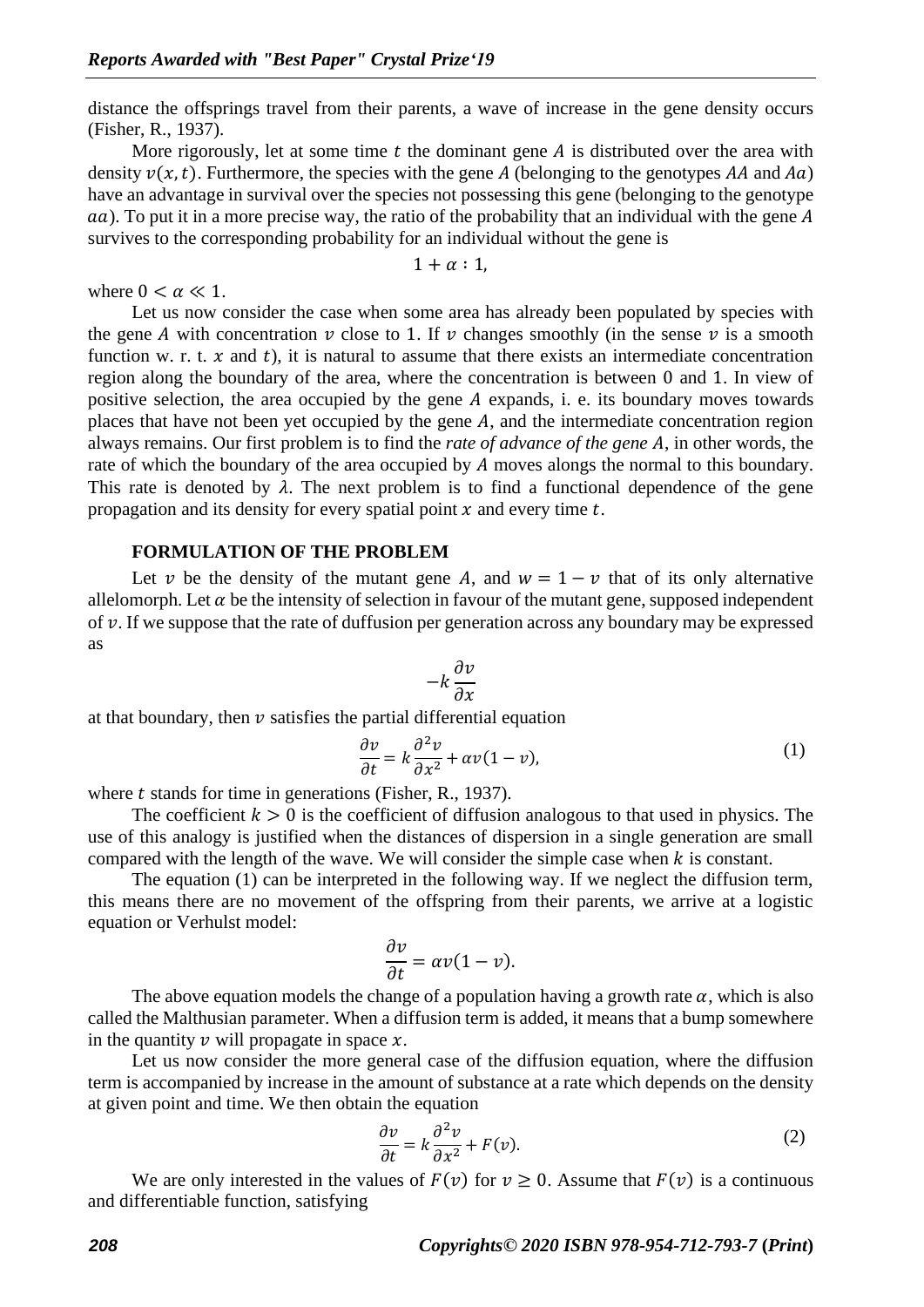$$
F(0) = F(1) = 0,
$$
  
\n
$$
F(v) > 0 \text{ for } 0 < v < 1,
$$
  
\n
$$
F'(0) = \alpha > 0, F'(v) < \alpha \text{ for } 0 < v \le 1.
$$
 (3)

We thus assume for very small  $\nu$  the rate  $F(\nu)$  of increase in  $\nu$  is proportional to  $\nu$  (linear with proportionality factor  $\alpha$ ), and as  $\nu$  approaches 1, it is reached a state of saturation when  $\nu$  no longer increases. Accordingly we will consider only solutions to (2) satisfying the condition

$$
0\leq \nu\leq 1.
$$

Let us recall that  $\nu$  is the density of the gene A in point  $x$  and time t. As we already mentioned, it is natural to seek the solution to (2) in the form of a *travelling wave*:

$$
v(x,t)=v(x+\lambda t),
$$

where  $\lambda$  is the speed of the wave (fig. 1).



Fig. 1. Example of a travelling wave

Then equation (2) becomes a second order ordinary differential equation

$$
\lambda \frac{dv}{dx} = k \frac{d^2 v}{dx^2} + F(v). \tag{4}
$$

We are going to establish a relation between  $\lambda$ , k and  $\alpha = F'(0)$  for which (4) has a solution  $v(x)$  such that

$$
0 \le v(x) \le 1, \qquad v(-\infty) = 0, \qquad v(+\infty) = 1.
$$

Such solution  $v(x)$  to (4) is called a *heteroclinic solution*.

#### **EXPOSITION AND SOLUTION**

The following theorem could be proven.

**Theorem 1.** Equation (4) has a unique (to within a translation  $x' = x + c$ ) heteroclinic solution  $v(x)$ , s. t.  $0 \le v(x) \le 1$ ,  $v(-\infty) = 0$ ,  $v(+\infty) = 1$ ,  $v'(\pm \infty) = 0$  for  $\forall \lambda \ge \lambda_0$ , where  $\lambda_0 = 2\sqrt{k\alpha}$ .

**Proof.** Let  $\frac{dv}{dx} = p$ . Then substituting in (4) yields

$$
\frac{dp}{dv} = \frac{\lambda p - F(v)}{kp}.\tag{5}
$$

We are interested in those integral curves of  $(5)$  that pass between the straight vertical lines  $v = 0$  and  $v = 1$  in the phase plane  $Ovp$ . Generally, these curves can be of the following types:

- 1. Integral curves that are separated from the lines  $v = 0$  and  $v = 1$  by at least a distance  $\epsilon > 0$ :
- 2. Integral curves that go infinitely far away from the axis  $\nu$  and asymptotically approach one of the lines  $v = 0$  or  $v = 1$ ;
- 3. Integral curves that intersect one of the lines  $v = 0$  or  $v = 1$  at a finite point lying below or above the  $\nu$ -axis;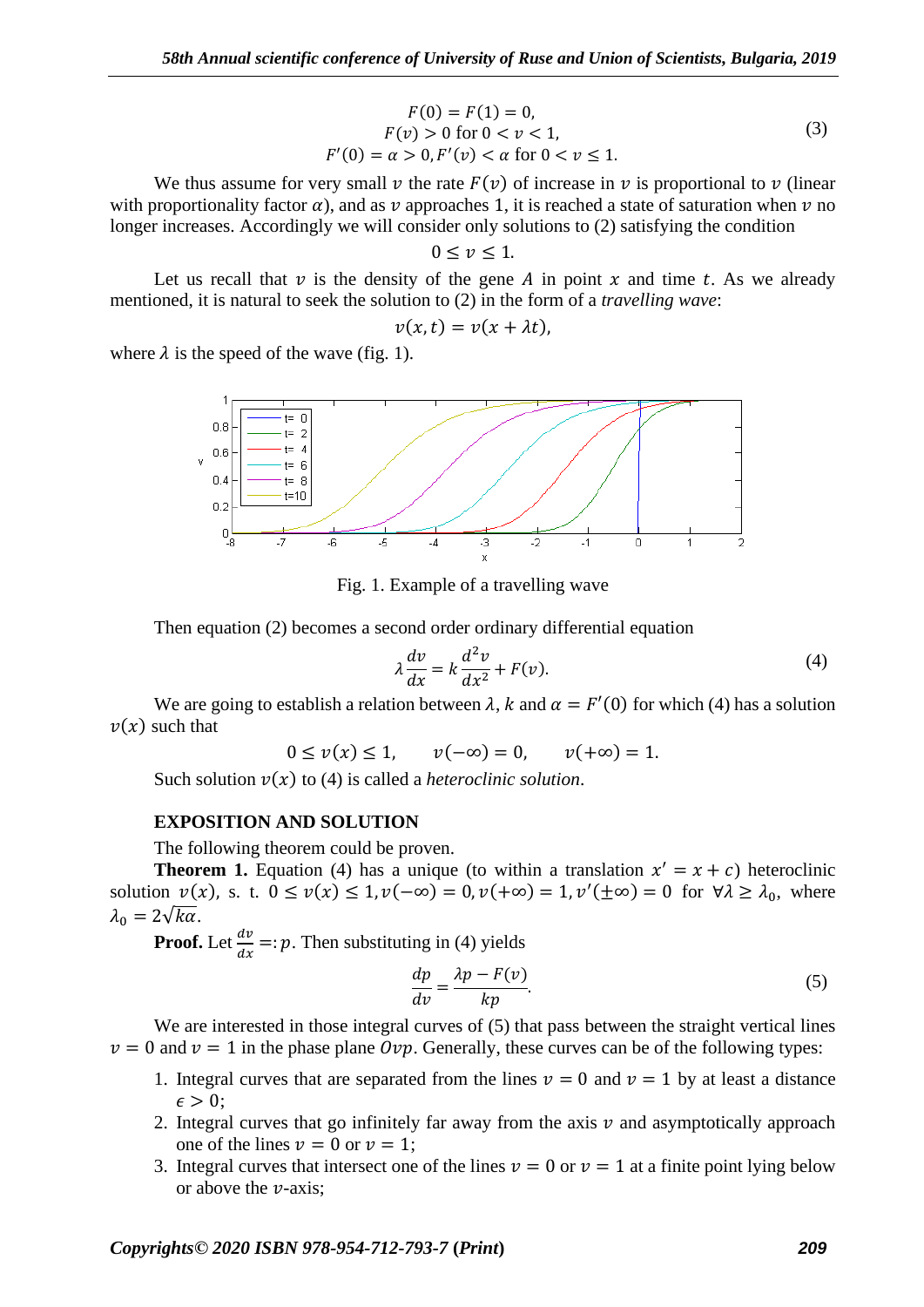4. Integral curves that approach the points  $v = 0$ ,  $p = 0$  and  $v = 1$ ,  $p = 0$  and do not belong to any of the former types.

It can be seen, however, that integral curves of the first type cannot satisfy the boundary conditions  $v(-\infty) = 0$ ,  $v(+\infty) = 1$ .

Integral curves of second type are not solutions to (4) since for large |p| the derivative  $\frac{dp}{dr}$ should also be arbitrary large. However, from (5) we have that  $\frac{dp}{dv} = \frac{\lambda p - F(v)}{kp}$  $\frac{-F(v)}{kp} \approx \frac{\lambda}{k}$  $\frac{\pi}{k}$  for large |p| in view of the boundedness of  $F(v)$  in (0,1).

Integral curves from the third type do not necessarily remain between 0 and 1. Then it remains to consider integral curves of the fourth type. Each of the points  $v = 0$ ,  $p = 0$  and  $v =$  $1, p = 0$  is a singular point of the differential equation (5). An integral curve of the fourth type should approach each of these points without intersecting the lines  $v = 0$  and  $v = 1$  and therefore it does not twist. Thus, in order such curves to exist, the characteristic equation for each of these points should have real roots. We write (5) in the equivalent autonomous form

The linearized system around 
$$
v = 0
$$
,  $p = 0$  is  
\n
$$
\frac{dp}{dt} = kp
$$
\n
$$
v = 0, p = 0
$$
\nis  
\n
$$
\frac{dp}{dt} = Ap - av
$$
\n
$$
\frac{dv}{dt} = kp
$$

with characteristic equation

$$
\begin{vmatrix}\n\lambda - \rho & -\alpha \\
k & -\rho\n\end{vmatrix} = 0
$$

|

or  $\rho^2 - \lambda \rho + k\alpha = 0$ . The equation has real roots when

$$
\lambda^2\geq 4k\alpha
$$

and they are  $\rho_{1,2} = \frac{(\lambda \pm \sqrt{\lambda^2 - 4k\alpha})}{2}$  $\frac{1}{2}$ , respectively. Obviously  $\rho_{1,2} > 0$  and the singular point  $\nu =$  $0, p = 0$  is unstable node for the linearized system and for (5).

Considering  $v = 1$ ,  $p = 0$ , we make a change of variables, putting  $v = 1 - u$ . This yields

$$
\frac{dp}{du} = \frac{-\lambda p + F(1 - u)}{kp}.
$$

The corresponding autonomous system is

$$
\frac{d\dot{p}}{dt} = -\lambda p + F(1 - u)
$$

$$
\frac{du}{dt} = kp
$$

and the linearized counterpart is

$$
\left|\frac{dp}{dt} = -\lambda p - F'(1-u)\right|_{u=0} u
$$

$$
\frac{du}{dt} = kp
$$

The characteristic equation is

$$
\begin{vmatrix} -\lambda - \rho & -F'(1) \\ k & -\rho \end{vmatrix} = 0
$$

|

or  $\rho^2 + \lambda \rho - Ak = 0$ , where  $A = -F'(1) > 0$ . This equation always has real roots since  $\lambda^2$  $-4$ Ak and they are  $\rho_{1,2} = \frac{(-\lambda \pm \sqrt{\lambda^2 + 4Ak})}{2}$  $\frac{\pi}{2}$  Clearly, sgn $\rho_1 \neq \text{sgn}\rho_2$  so the point  $v = 1, p = 0$  is a saddle. Since the saddle is a hyperbolic stationary point, from the Stable Manifold Theorem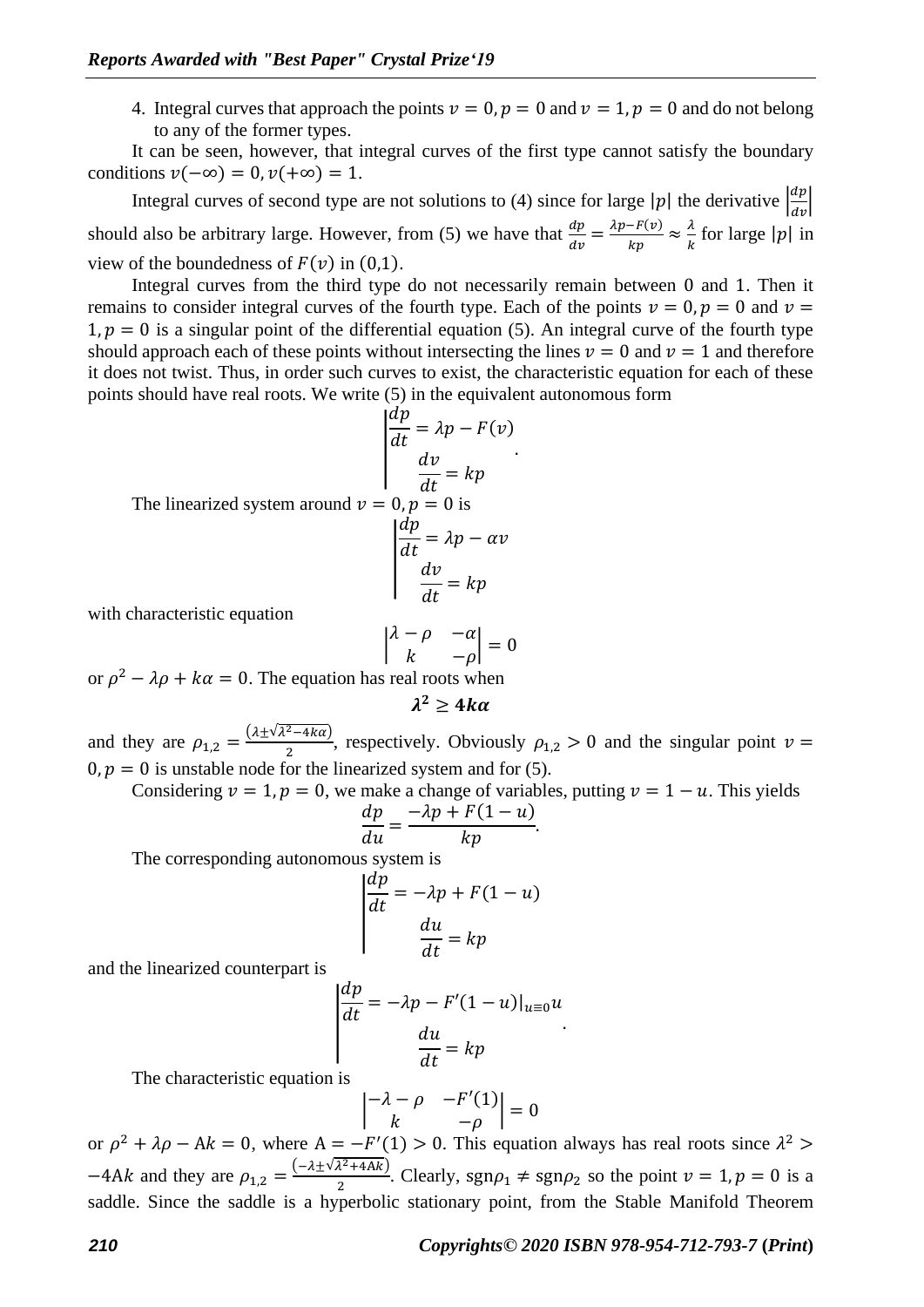(Perko, L., 1991, p. 104) follows that there exist only two integral curves I and II through  $v =$  $1, p = 0$  (fig. 2) s. t. one of them is stable manifold of the nonlinear system, whis is tangent to the stable subspace of the linearized system, and the other is unstable manifold, which is tangent to the unstable subspace in the point  $v = 1, p = 0$ .



Fig. 2. Approximate configuration of curves I and II

The curve II intersects p-axis below the origin since (5) implies

$$
\frac{dp}{dv} = \frac{\lambda p - F(v)}{kp} = \frac{\lambda}{k} - \frac{F(v)}{kp} > 0
$$

in the part of the strip between  $v = 0$  and  $v = 1$  that lies below the *v*-axis. Therefore the curve II can be excluded from further considerations and it remains to study curve I.

We will first prove that curve I does not intersect  $\Omega p$  below the origin. For that purpose we consider the isoclines of (5). The isoclines are curves, on which the different solutions to (5) attain the same slope, i. e.

$$
\frac{dp}{dv} = \frac{\lambda p - F(v)}{kp} \equiv \text{const} = C.
$$

Thus all isoclines of (5) are given by

$$
p = \frac{F(v)}{\lambda - Ck}.\tag{6}
$$

This means that all the isoclines coincide with the graph of  $F(v)$ , multiplied by the respective constant (fig. 3).



Fig. 3. Isoclines of (5)

Now it is easily seen that the integral curve I cannot intersect the axis  $Op$  below the origin. Indeed, in this case the curve I should grow from the point below the origin until it crosses the axis Ov between 0 and 1 with vertical tangent  $\left(\frac{\partial p}{\partial x}\right)$  $\frac{\partial p}{\partial v} \rightarrow +\infty$  below  $Ov$ ) and after that it should go back  $\left(\frac{\partial p}{\partial x}\right)$  $\frac{\partial p}{\partial v} \to +\infty$  above  $Ov$ , never reaching the point ( $v = 1, p = 0$ ).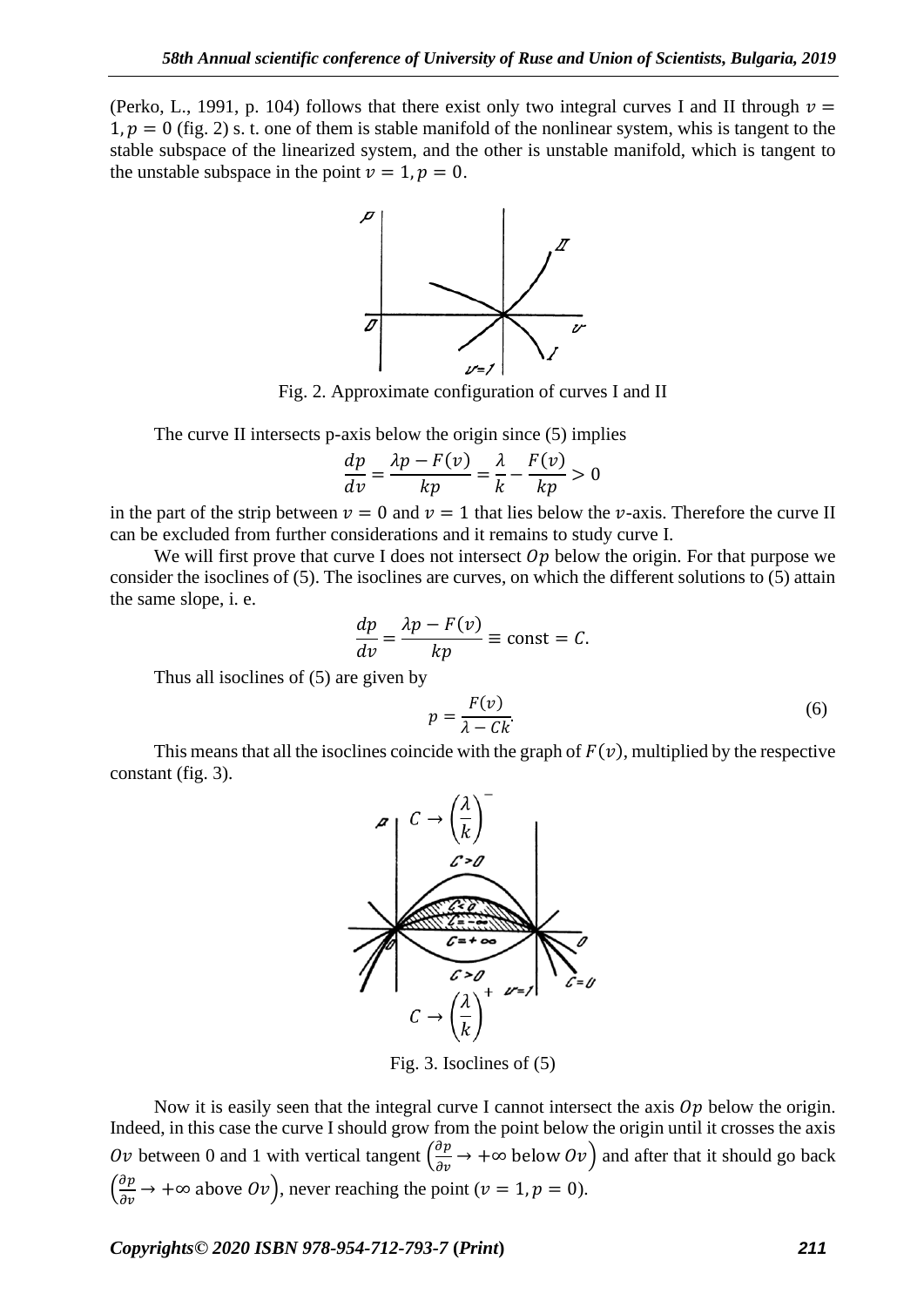We will now prove that the integral curve I cannot intersect the  $p$ -axis above the origin. To this end it suffices to prove that there exists a ray passing through the origin and lying in the first quadrant that does not intersect any integral curve intersecting the positive semi-axis  $p$ . From (6) we have

$$
\left(\frac{dp}{dv}\right)_{v=0} = \frac{\alpha}{\lambda - Ck}.
$$

We now find C for which  $\left(\frac{dp}{dv}\right)_{v=0} = C$ . This C defines an isocline which slope at the origin is C and the slope of all integral curves of (5) on it is also C. Equating yields  $kC^2 - C\lambda + \alpha = 0$ and eventually

$$
C_{1,2} = \frac{\lambda \pm \sqrt{\lambda^2 - 4\alpha k}}{2k}.
$$

Having assumed that  $\lambda^2 \ge 4\alpha k$ , both  $C_{1,2}$  are real and positive. Let one of them is denoted by  $C_0$ . Consider the line  $p = C_0 v$ . For all the points from the strip between  $v = 0$  and  $v = 1$  that lie above the line, and even on the line itself (except for the origin), we have  $\frac{dp}{dv} > C_0$ . Therefore none of the integral curves passing through a point on the  $p$ -axis above the origin can cross part of the line located above the  $\nu$ -axis. Thus each integral curve of type I passes through the origin.

Now we will prove that there exists only one integral curve of type I. (This is valid for  $A >$ 0; if  $A = -F'(1) = 0$ , uniqueness cannot be stated.) Indeed, we have proven that all curves of type I pass through the origin. On the other hand, it follows from (5) that for  $p > 0$  and fixed v the derivative  $\frac{dp}{dv}$  increases with p. It follows that two integral curves issuing from the origin cannot pass through the point  $v = 1$ ,  $p = 0$ .

Finally it can be shown that the curve I corresponds to the solution to (4) and satisfies the conditions (3).

Next, we will state the following theorem, omitting the proof.

**Theorem 2.** For every initial function  $v(x, 0) = v_0(x)$  such that  $v(x, 0) \equiv 0$  for  $x \le a$  and  $v(x, 0) \equiv 1$  for  $x \ge b$  ( $a < b$ ) and  $v(x, 0)$  taking arbitrary values between 0 and 1 for  $a < x < b$ the initial value problem for the equation (2) with  $F$  satisfying conditions (3) possesses unique solution  $v(x, t)$ . As  $t \to \infty$  the solution  $v(x, t)$  tends to a solution  $v(x + \lambda_0 t + c)$  for the equation (4) with  $\lambda_0 = 2\sqrt{k\alpha}$  and unique value of c.

An example illustrating this phenomenon is included in the following section.

#### **NUMERICAL EXAMPLE**

Let us consider (1) again. In (Polyanin, A. & Zaitsey, V., 2004) the authors have found analytical travelling wave solution to (1) as

$$
v(x,t) = \frac{1}{\left(-1 + C \exp\left(\frac{-5\alpha}{6}t - \sqrt{\frac{\alpha}{6k}}x\right)\right)^2} = v\left(x + 5\frac{\sqrt{\alpha k}}{\sqrt{6}}t\right).
$$

Note that the travelling wave solution  $v(z)$  satisfies the boundary conditions  $v(-\infty) =$  $0, v(+\infty) = 1$ . Note also that the speed of the wave is  $\lambda = \frac{5}{6}$  $\frac{3}{\sqrt{6}}\sqrt{\alpha k} > 2\sqrt{\alpha k}.$ 

Now we are going to illustrate numerically Theorem 2. We consider the initial value problem for the equation (1) subjected to two different initial data. As expected, the limiting curves of the solutions as  $t \to \infty$  coinside (to within the translation  $x' = x + c$ ).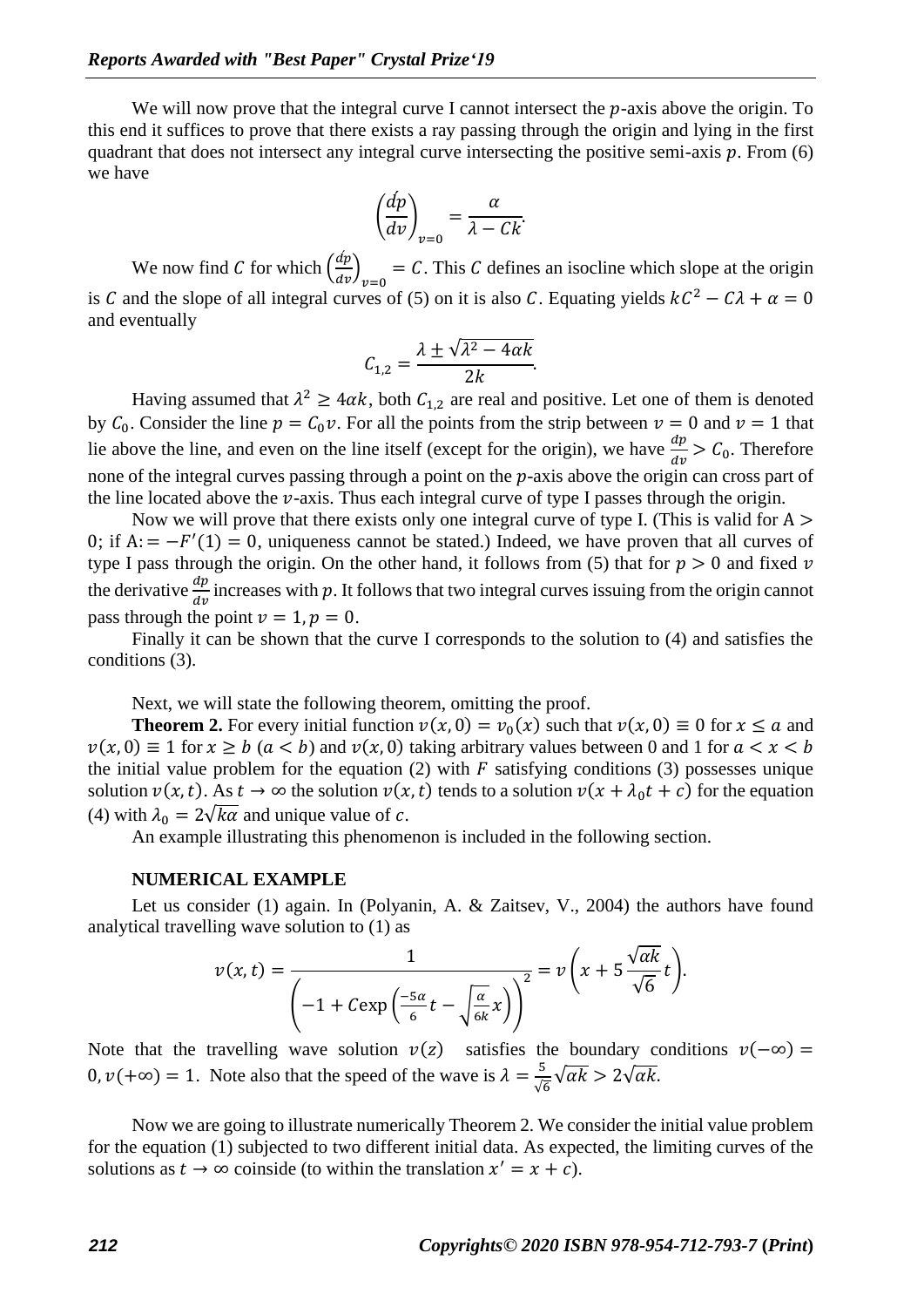For the numerical solutions we have to truncate the spatial domain from  $(-\infty, +\infty)$  to  $[-L, L]$ , where  $L > 0$  is a large number. What is more, we impose the boundary conditions of Dirichlet type, considering the asymptotical behaviour at infinity:

$$
v(-L, t) = 0,
$$
  $v(L, t) = 1.$ 

For the numerical experiments we take the following parameters:  $L = 10$ ,  $k = 0.1$ ,  $\alpha =$  $1, T = 10$ , there T is the final time. The first example (fig. 4) is conducted with the "classical" initial condition

$$
v(x, 0) = v_0(x) = \begin{cases} 0, x \in [-10, 0], \\ 1, x \in (0, 10]. \end{cases}
$$



Fig. 4. Solution to (1)

As expected, the discontinuity in the initial data is smoothed, an intermediate region with  $v \in (0,1)$  is formed and the wave is travelling in the negative direction.

Of course, the initial condition  $v_0(x)$  could be every function satisfying  $0 \le v \le 1$ . The next example (fig. 5) has the initial condition

$$
v(x, 0) = v_0(x) = \begin{cases} 0, x \in [-10, -2], \\ \frac{1}{4}, x \in (-2, 0], \\ 0, x \in (0, 6], \\ 1, x \in (6, 10]. \end{cases}
$$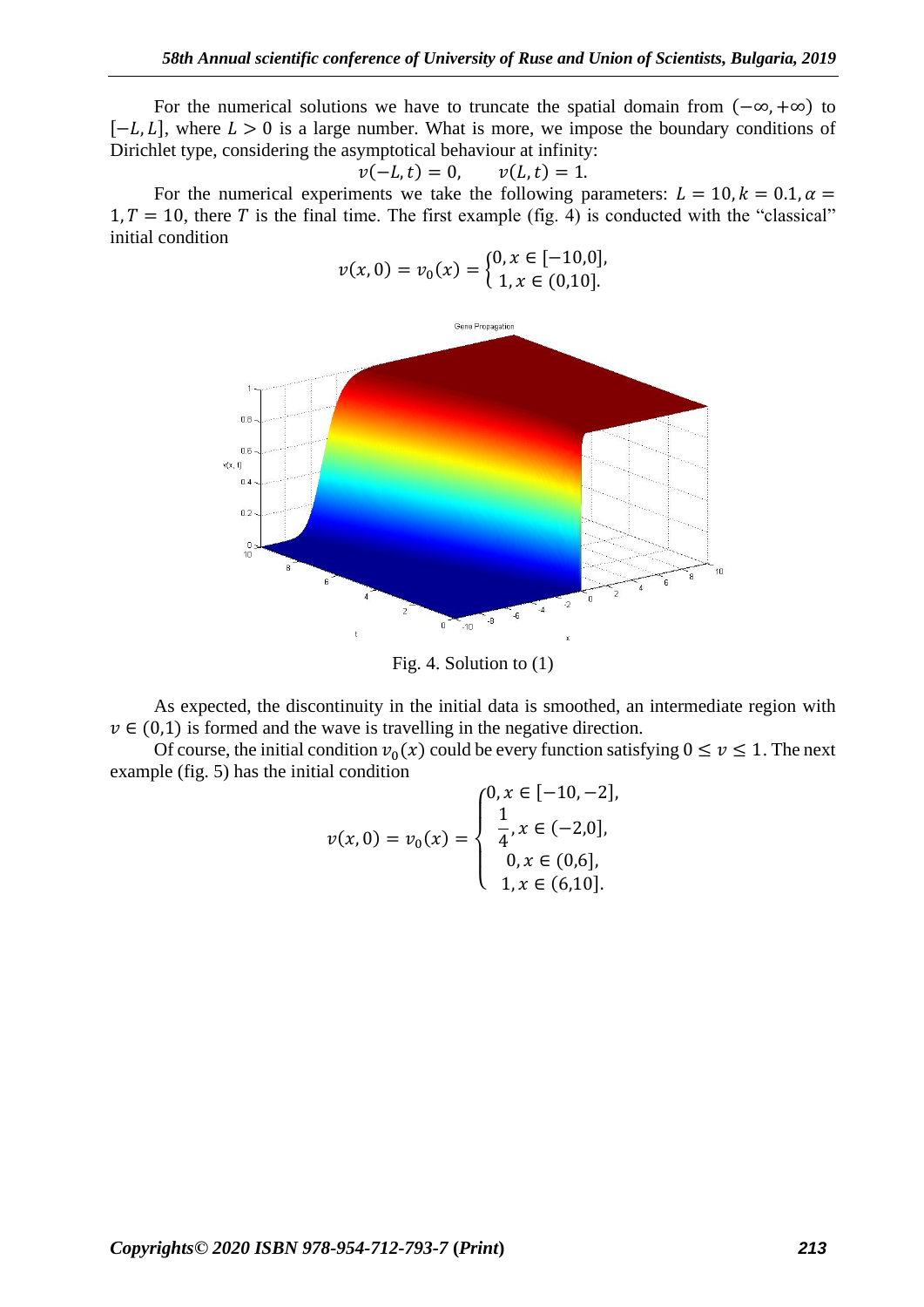

Fig. 5. Solution to (1)

Analogously to the previous case, the area with low density of the dominant gene is wiped out and absorbed by the waves, which can travel in both negative and positive directions.

What is more, the limiting curves of the travelling waves from the different initial conditions  $v_0(x)$  practically coincide within the translation  $x' = x + 1.7$ : the maximum norm  $||v_4(\cdot, T) - v_5(\cdot, T)||_{\infty} < 10^{-3}$  due to numerical roundoff (fig. 6).



Fig. 6. Travelling wave fronts with both the initial conditions  $v_0(x)$ .

### **CONCLUSION**

In this paper the Fisher–Kolmogorov–Petrovskii–Piskunov equation is studied, which is essentially a diffusion equation with a special nonlinear right-hand side. It is shown that the equation has invariant solutions of travelling-wave type. The described process is notable in the sense that as it continues at an "intermediate asymptotic" state, it becomes independent from the initial condition, but the system is far from its equilibrium state.

Although it has not attracted much attention in biology, it turned out to be very useful in the theory of burning and flame propagation. What is more, it has influenced the theory development for a lot of problems, including the well-known problem for the electrochemical model of